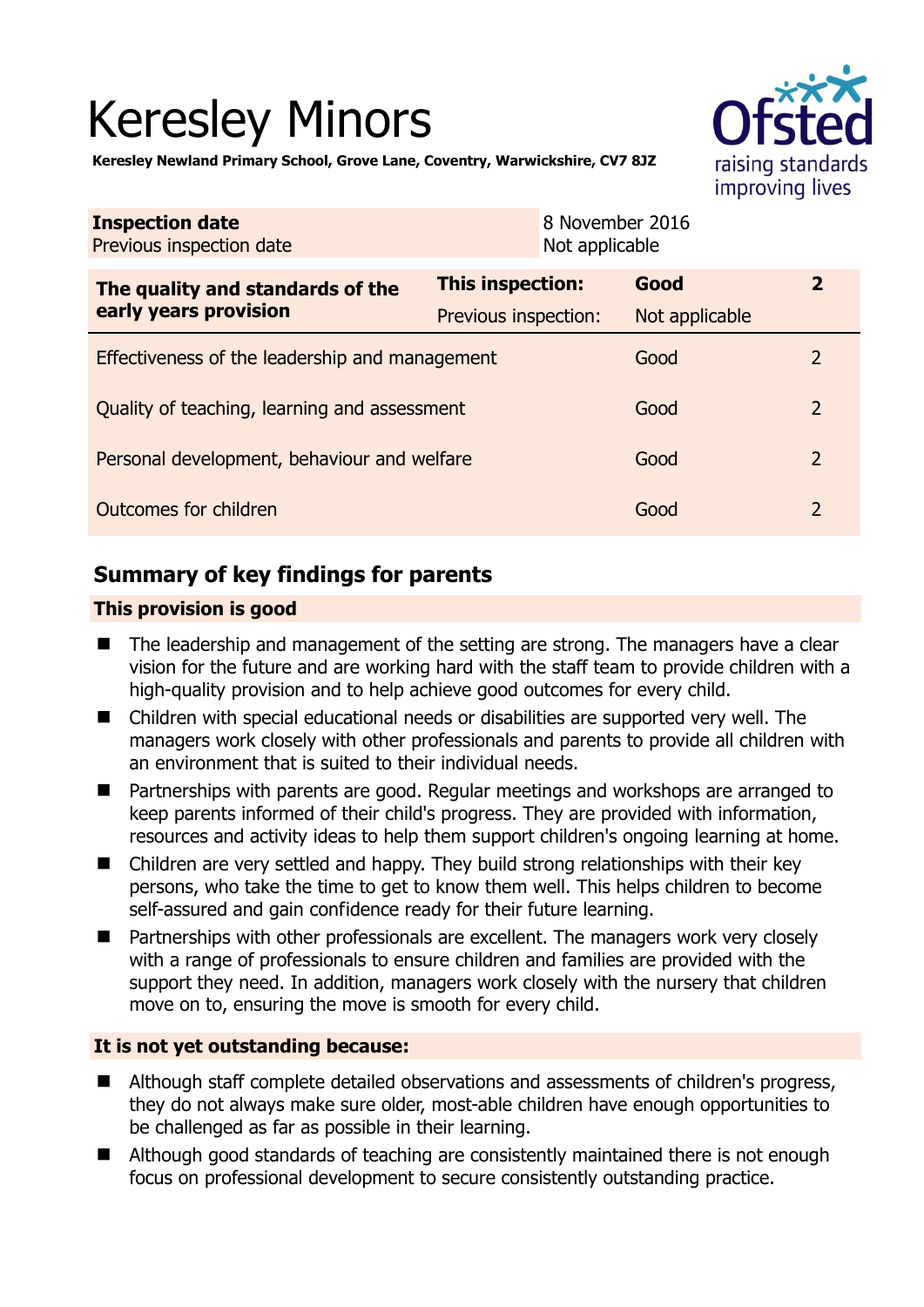# **What the setting needs to do to improve further**

## **To further improve the quality of the early years provision the provider should:**

- extend the levels of challenge provided for older, most-able children
- $\blacksquare$  focus more precisely on professional development that increases the potential to drive the quality of teaching up to consistently outstanding levels.

## **Inspection activities**

- The inspector observed the quality of teaching during activities indoors and outdoors, and assessed the impact this has on children's learning.
- The inspector completed a joint observation with the senior early years manager.
- The inspector held a meeting with the managers and held discussions with senior leaders. She looked at relevant documentation, such as the setting's self-evaluation and evidence of the suitability of staff working in the setting.
- The inspector spoke to staff, parents and children during the inspection and took account of their views.

## **Inspector**

Emma Daly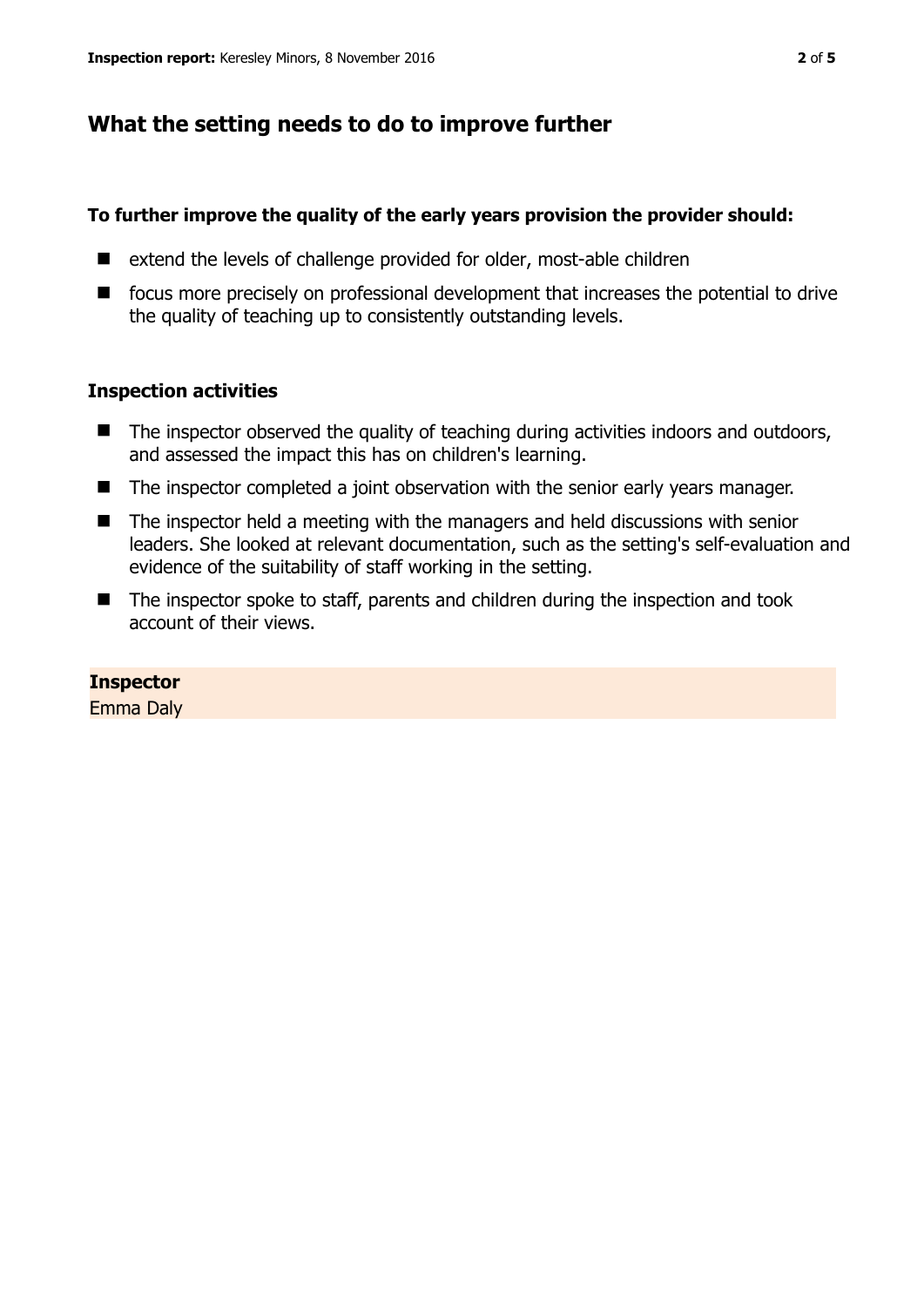## **Inspection findings**

#### **Effectiveness of the leadership and management is good**

The arrangements for safeguarding are effective. Safeguarding audits are completed, and policies and procedures are reviewed and updated regularly in line with the Local Safeguarding Children Board guidance. Staff are vigilant and they have a good understanding of their responsibilities to protect children from harm. Recruitment and induction procedures for new staff are thorough and the suitability of staff is rigorously checked. Self-evaluation is used effectively to reflect on and evaluate the provision, in order to identify areas for continuous improvement. Staff track children's progress and identify quickly those who may need early intervention. Managers monitor cohorts of children and ensure staff provide support to those who need it, to help children catch up and narrow any gaps in their learning.

#### **Quality of teaching, learning and assessment is good**

Staff use a good range of teaching methods and facilitate children's learning well. Staff plan a range of activities based on children's interests. They recognise those children who prefer to learn outdoors and allow them to make choices about where they wish to play. Staff focus sharply on developing children's communication and language skills through stories, songs and rhymes. They often model and repeat words and use appropriate questioning to extend children's thinking. Staff promote children's creativity in a range of ways. Children show their curiosity as they experiment with paint. They use straws to make firework patterns and eagerly run their hands and fingers through the paint, exploring the way it feels.

#### **Personal development, behaviour and welfare are good**

Children show they feel safe and secure in this welcoming, nurturing environment. Staff are kind, caring and friendly and their warm interactions help children to settle quickly. Staff act as strong role models and they help children to share, take turns and behave well. Every child is highly valued. They benefit from opportunities to learn about the wider world around them. Staff quickly recognise children's efforts and achievements, and continually offer reassurance and encouragement. This helps motivate children to have a go and try new things. Children have good opportunities to learn about healthy lifestyles. They eagerly play in the fresh air and have many opportunities to be physically active.

#### **Outcomes for children are good**

All children are developing the key skills needed for their future learning. They are all making at least good progress from their starting points and gaps between the achievements of different groups of children are closing. Strong links with the school means children are well prepared for starting their nursery year. Children are gaining independence and are learning to gain more control over their personal care needs. Children's confidence is building and they are beginning to play together. Children are developing muscle control and coordination as they play ball games, use scissors safely and make marks with chalks. Children show a keen interest in books and use props to retell stories and to help them develop their early counting skills.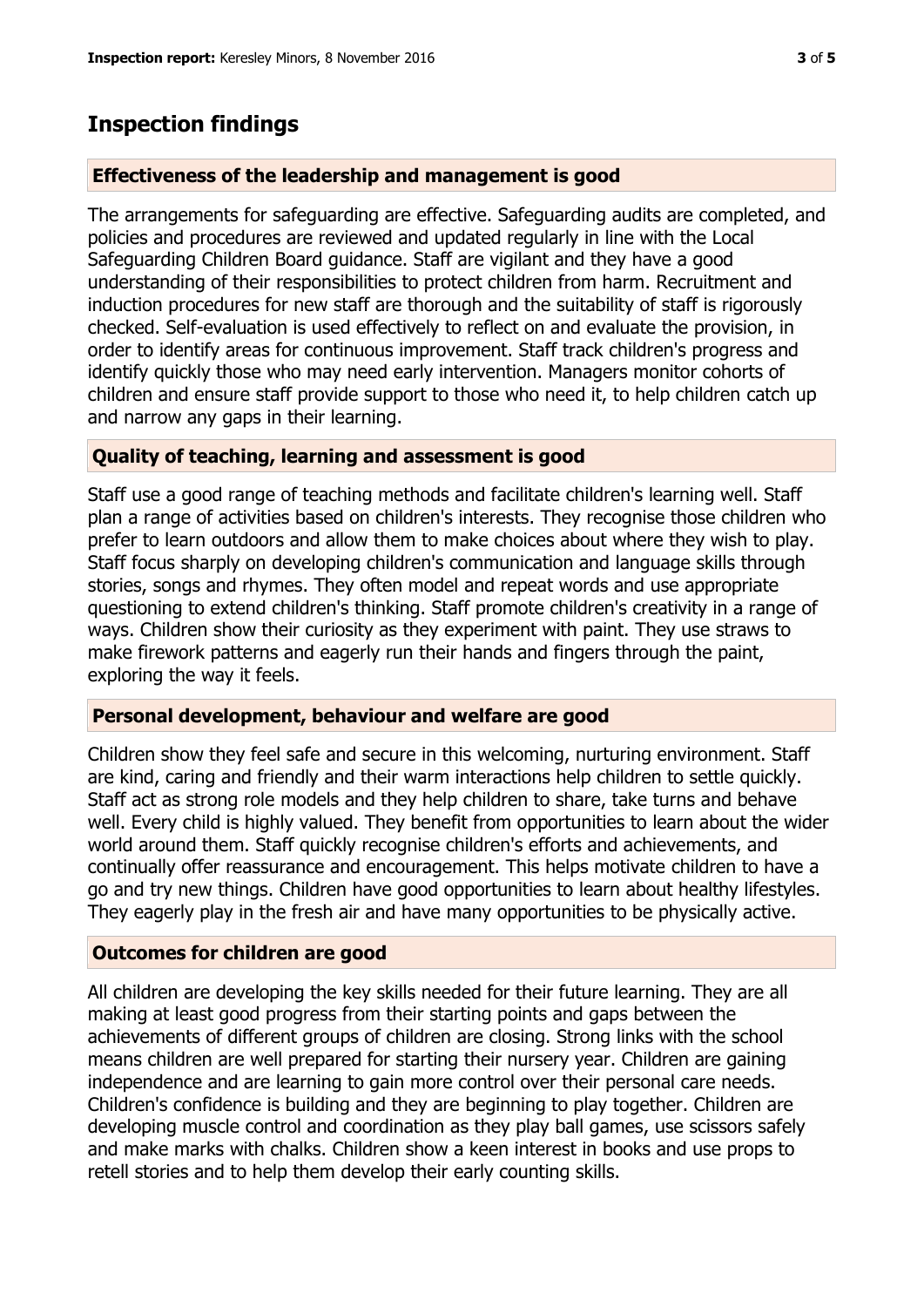# **Setting details**

| Unique reference number                             | EY480187                                                                             |  |
|-----------------------------------------------------|--------------------------------------------------------------------------------------|--|
| <b>Local authority</b>                              | Warwickshire                                                                         |  |
| <b>Inspection number</b>                            | 987704                                                                               |  |
| <b>Type of provision</b>                            | Sessional provision                                                                  |  |
| Day care type                                       | Childcare - Non-Domestic                                                             |  |
| <b>Registers</b>                                    | Early Years Register, Compulsory Childcare<br>Register, Voluntary Childcare Register |  |
| Age range of children                               | $2 - 3$                                                                              |  |
| <b>Total number of places</b>                       | 16                                                                                   |  |
| Number of children on roll                          | 12                                                                                   |  |
| Name of registered person                           | Barnardo's                                                                           |  |
| <b>Registered person unique</b><br>reference number | RP518879                                                                             |  |
| Date of previous inspection                         | Not applicable                                                                       |  |
| <b>Telephone number</b>                             | 02476 338363                                                                         |  |

Keresley Minors was registered in 2014. The provision employs seven members of childcare staff. Of these, two hold appropriate early years qualifications at level 3, two at level 6 and one has a level 7 qualification. The provision is open Monday to Friday, from 9am to midday, term time only. They offer funded early education for two-year-old children. They support children with special educational needs or disabilities and children who speak English as an additional language.

This inspection was carried out by Ofsted under sections 49 and 50 of the Childcare Act 2006 on the quality and standards of provision that is registered on the Early Years Register. The registered person must ensure that this provision complies with the statutory framework for children's learning, development and care, known as the early years foundation stage.

Any complaints about the inspection or the report should be made following the procedures set out in the guidance 'Complaints procedure: raising concerns and making complaints about Ofsted', which is available from Ofsted's website: www.gov.uk/government/organisations/ofsted. If you would like Ofsted to send you a copy of the guidance, please telephone 0300 123 4234, or email enquiries@ofsted.gov.uk.